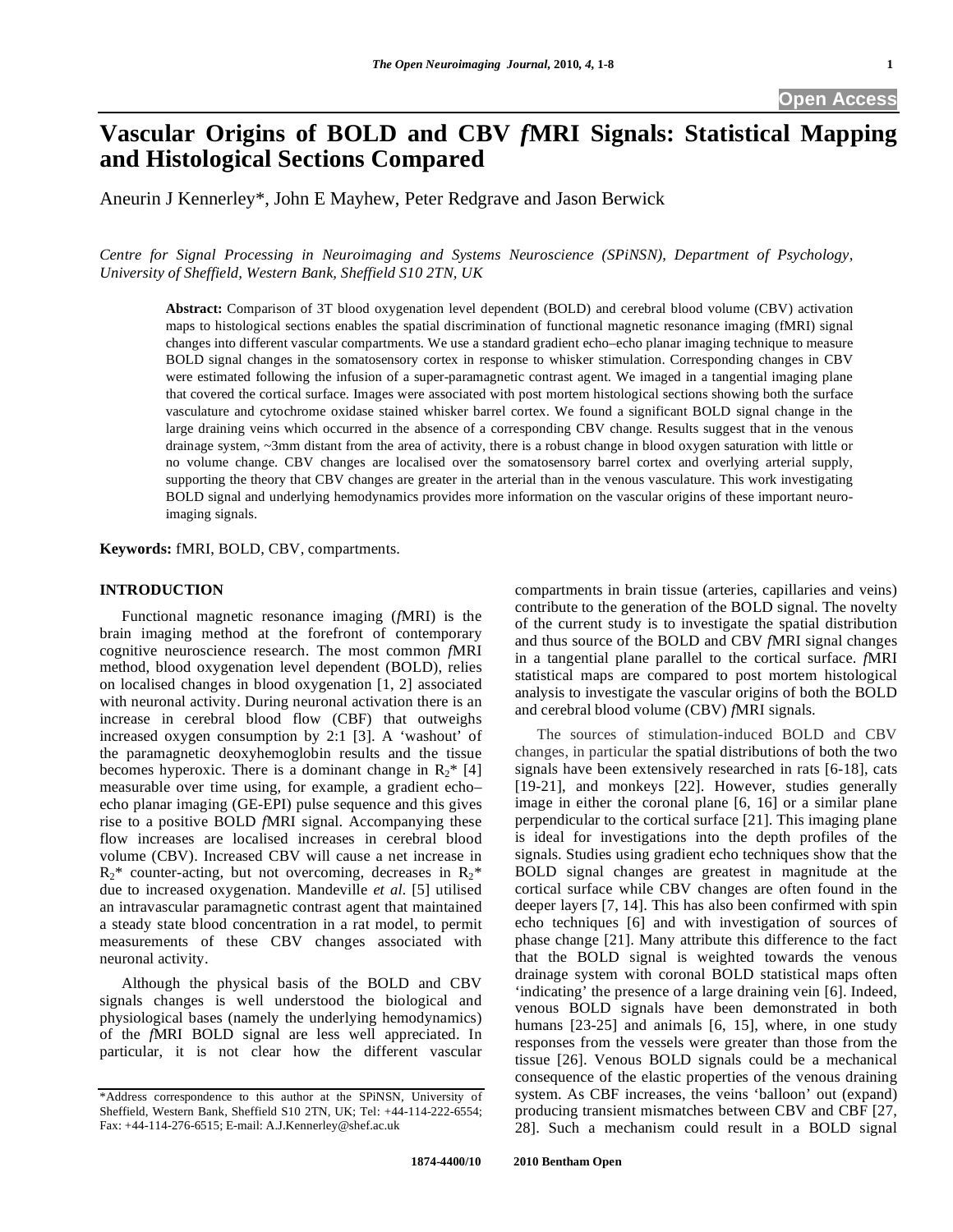undershoot as the parameters return to baseline. The resulting changes in CBV and oxygenation in the venous vessels could give rise to a substantial BOLD signal in the draining veins.

 However, several recent reports have also shown significant increases in CBV in the arteries. Optical microscopy studies revealed CBV changes in the arteries 5.3 times than those recorded from the venous compartment [29]. A study by Kim *et al*. [10] using arterial spin labelling (to measure CBF) and an MR contrast agent (to measure CBV) reported that the increased CBV during neural activation originated mainly from arterial rather than the venous compartments. They concluded that venous blood volume changes may be negligible in BOLD *f*MRI. This conclusion is supported by vascular physiology studies showing that arterial vessels dilate by almost 20% during increased neural activity [30-32] while venous vessels maintain a constant diameter [31].

 Uncertainties concerning the vascular origins of the BOLD signal and underlying hemodynamics indicate the area requires further investigation. Therefore, in the current study we measured both BOLD and CBV weighted *f*MRI signal changes in the rat somatosensory cortex following whisker stimulation. Extending the previous investigation of Keilholz *et al*. [6], we measured *f*MRI data from a tangential imaging plane parallel to the cortical surface (Fig. **1**). This has the advantage over the often imaged coronal plane in that the entire structure of the vascular tree (arteries, capillaries and veins) can be investigated. We relate activated regions in *f*MRI analysis to the vascular compartments revealed in the post mortem histological sections of barrel cortex. In particular, we concentrated on the *f*MRI signal changes within a large vein draining the barrel cortex.

### **METHODS**

#### **Surgery and Monitoring**

 All aspects of these methods and their development were performed with UK Home Office approval under the Animals (Scientific Procedures) Act 1986. Female Hooded Lister rats (n=6) weighing between 250g and 400g were kept in a 12-hour dark/light cycle environment at a temperature of

22°C with food and water ad libitum. Animals were anaesthetised with urethane (1.25g/kg intra-peritoneal) and rectal temperature maintained at 37˚C throughout using a homeothermic blanket (Harvard Apparatus). The left and right femoral veins and arteries were cannulated to allow drug infusion and measurement of mean arterial blood pressure, respectively. An RF surface coil (20mm diameter) was fixed to the animal's cranium with the somatosensory barrel cortex in the centre of the well. Whisker follicles are separately connected to the trigeminal nerve and the array of whiskers projects to the contra lateral somatosensory cortex. The whiskers, or sinus hairs are arranged in a set pattern with rows A (Dorsal regions) – E (Ventral regions). Each row is numbered in order in a caudal – rostral direction. To ensure the whole whisker pad and thus somatosensory barrel cortex was activated during electrical stimulation, two nonmagnetic electrodes were inserted into the left whisker pad,

 The animal was secured in a magnet-compatible holding capsule [7]. The animal was artificially ventilated (parameters were adjusted for individual animals to maintain blood gas measurements of  $pCO<sub>2</sub>$  in the range 32-40mm Hg) and blood pressure monitored throughout.

between rows A/B and D/E in a posterior direction.

#### **fMRI Techniques**

 The capsule was placed into a 3 Tesla magnet (Magnex Scientific Ltd., MRRS console), fitted with a 10cm inner diameter, self shielded and water cooled gradient set (Magnex Scientific Ltd. 10 kHz/mm maximum strength per axis with 100μs ramps). High spatial resolution gradient echo scans were performed  $(256*256 \text{ pixels}, \text{FOV} = 30 \text{mm})$ , slice thickness =  $2$ mm, TR/TE=1000/15ms, flip angle=90 $^{\circ}$ , 2 averages). Using a standard coronal section (Fig. **1a**) we identified an oblique slice to allow tangential imaging of the cortical surface vasculature (Fig. **1b**).

 BOLD functional data were acquired from the oblique slice using a modulus blipped echo planar single shot technique (MBEST) during electrical stimulation (raw data matrix =  $32*64$  zero padded to  $64*64$ , data sampling interval  $= 5\mu s$ , FOV  $= 30\mu m$ , slice thickness  $= 2\mu m$ ,  $TR/TE = 1000/15$ ms, flip angle  $90^\circ$ , 2 averages). Read-out direction for this Gradient Echo-Echo Planar Imaging (GE-



**Fig. (1).** Experimental data orientations. Geometry is given in the anatomical reference frame. One representative animal shown. **a**) Coronal structural MR image (256\*256) allows placement of **b**) a tangential slice covering the right hand cerebral hemisphere and hence surface of the somatosensory cortex (A-Anterior, P-Posterior, M-Medial and L-Lateral). BOLD and CBV activation maps superimposed onto such tangential sections were directly compared to post mortem histological sections (**c**). Photographic emulsion (previously injected into the vascular system) reveals the pattern of arteries (red) and veins (blue) in the somatosensory cortex. Individual barrels in the somatosensory cortex contain high levels of cytochrome oxidase. Staining for this enzyme allows direct visualisation of the whisker barrel field.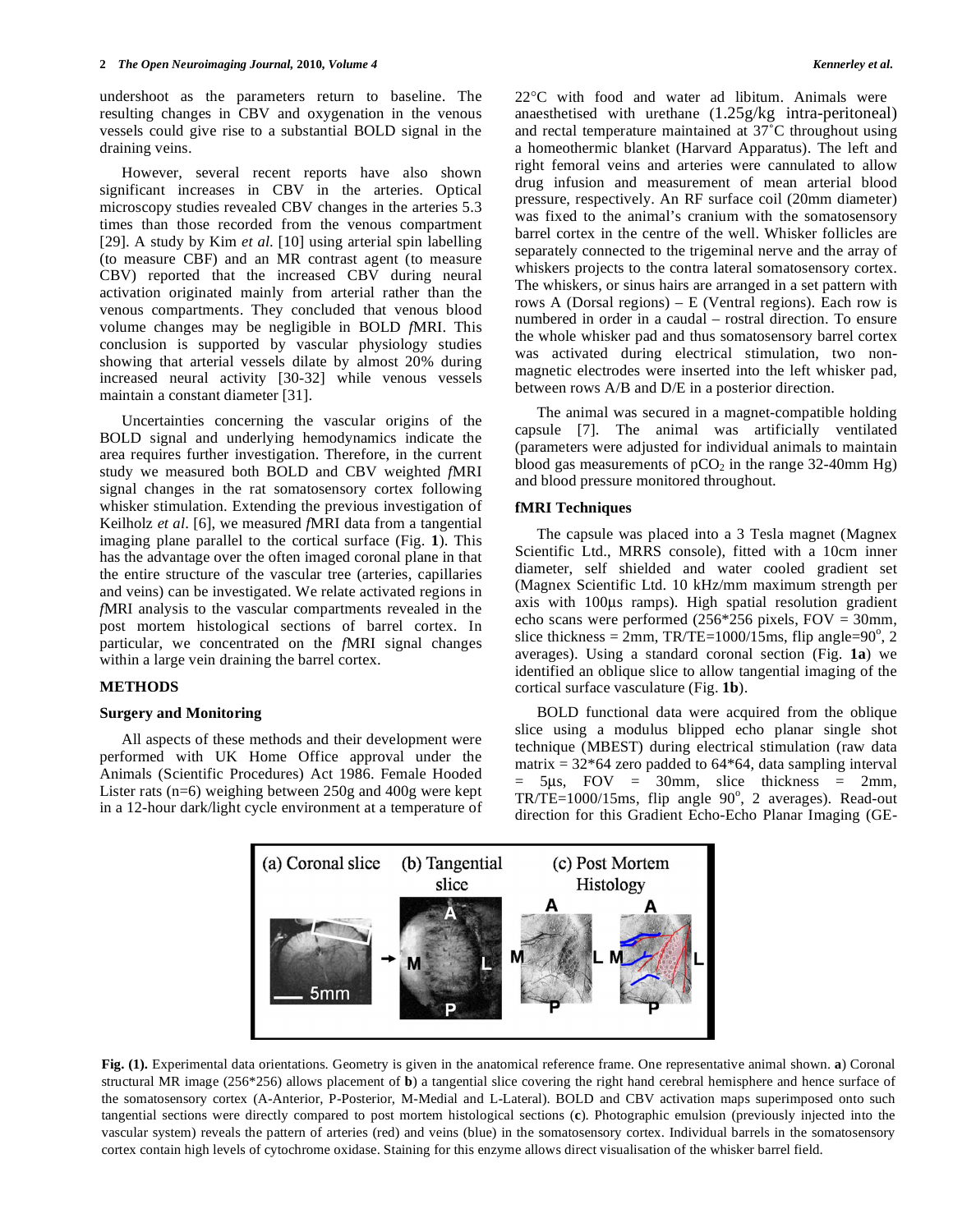EPI) sequence was left-right for both slice orientations. Standard phase correction [33] was used to minimise Nyquist ghosting.

 Following completion of BOLD activation studies, we infused a Monocrystalline Iron Oxide Nano-particle (MION) super-paramagnetic contrast agent AMI-227 SINEREM (supplied by Guerbet, France) to estimate the changes in cerebral blood volume. The diameter of the particle is 30nm much smaller than that of a red blood cell (~5μm) and so circulated through the vascular system with ease. At a dose of 200μmol/kg MION has a half life of 4.5 hours in the rat. We therefore infused a total dose of 160μmol/kg via the femoral vein. At this dose the MION contrast agent would be expected to dominate the deoxyhemoglobin contribution to the blood magnetisation. Therefore, MR signal variations evoked by stimulation of the whisker pad under these conditions would reflect changes in cerebral blood volume and not BOLD signal [5].

#### **Stimulus Protocol**

 Local hemodynamic changes in the somatosensory cortex were induced by electrical stimulation of the whisker pad (1.2mA, 5Hz for 16s). A 780 second trial consisted of an initial 60 second control period followed by 7 blocks of 16s stimulation separated by inter stimulus intervals of 96 seconds. This schedule allowed hemodynamic activity in the cortex to return to a baseline state before the next stimulus. The timing of stimulus delivery was controlled by a CED1401 locked to MR echo acquisition.

#### **Data Analysis**

 Data analysis was conducted using Matlab (The MathWorks Inc.). After GE-EPI to GE structural image registration all *f*MRI data were analysed using the general linear model (GLM) approach as in SPM [34]. The time series across each pixel was compared to a design matrix comprised of seven representative hemodynamic responses (box-car design), a ramp and a DC offset. Activation zscores were calculated on a voxel by voxel basis to identify active regions. A region was defined 'active' if at least five adjacent voxels each had z-scores greater than four. The individual design matrix components of any qualifying events were combined into a single vector. SPM analysis was then re-applied to check for statistical relevance to the 'combined' design matrix. Z-scores were superimposed on detailed structural MR scans to identify active regions. This 'optimised' approach corrects the statistical analysis for any stimulation trials that produce no response, which is thought to occur due to the cortical state of the animal; a potential by-product of anaesthesia. Time series of responses were taken as the mean across qualifying trials and subjects.

# **Histology**

 After experimental testing the animals were prepared for cytochrome oxidase histochemistry. First, photographic emulsion was injected into the vascular system to reveal the pattern of arteries and veins in somatosensory cortex. Individual barrels in rodent somatosensory cortex contain high concentrations of the enzyme cytochrome oxidase. Consequently, histological processing to reveal this enzyme results in a map of the whisker barrel field. Images of the vasculature were superimposed on those of sections stained

for cytochrome oxidase (Fig. **1c**). These maps were compared to statistical maps of *f*MRI BOLD and CBV signals (Fig. **2**). Details of this methodology have been reported previously [35].

# **RESULTS**

 Cortical activation during electrical stimulation of the whisker pad was observed with both BOLD and CBV weighted *f*MRI in all rats. In both BOLD and CBV experiments, all animals tested showed a response localised over the contra-lateral barrel region (Fig. **2**). Activation maps were compared directly to post mortem histological sections. In the BOLD images we found an area of activated pixels extending from the barrel cortex to the superior sagittal sinus. This region coincided with one of the large draining veins seen in the histology and thus supports previous studies in the coronal plane which were only indicative of a venous BOLD response [6, 15]. Interestingly, the CBV weighted images show no corresponding changes in activity in the draining veins. In the CBV maps, activation showed significant confinement to the parenchymal regions of whisker somatosensory cortex and the overlying arterial supply.

 To obtain time series, two regions of interest were selected. One covered the barrel cortex, and the second was centred on the draining vein region seen in the BOLD maps. The averaged time series of BOLD and CBV from both the barrel and venous regions are shown in Fig. (**2c**). The BOLD response in the barrel and venous regions had similar temporal dynamics with both responses peaking at 3.0-2.5%. However, upon interpolation (0.5Hz to 20Hz) of the time series and normalisation between the pre-stimulus baseline and the response plateau (4 to 16s after stimulus onset) of the two responses we found that the venous response lagged the barrel response by  $0.55s \pm 0.09$ . This delay was calculated across animals as the time between the two responses as they reached a normalised magnitude of 0.5 on initial stimulus rise (0 to 4s). This delay was found to be significant using a 't-test' at the 5% significance level. Note that neither time series provides evidence for a significant 'deoxy-dip' or post stimuli undershoot. Both returned to baseline 26-30s after the stimulus had ceased.

 In contrast, the time series of the CBV response from the same barrel and venous regions had a very different temporal profile. A 20% change in cerebral blood volume was observed in the barrel brain parenchyma, but no change was detected in the region of the draining vein. This suggests the BOLD response seen in the large draining vein may have been caused solely by a decrease in deoxyhemoglobin in the absence of any blood volume change. Moreover, the duration of the CBV response in barrel cortex was longer, extending to approximately 46s after stimulus off-set.

# **DISCUSSION**

 Our main finding was that hemodynamic responses reflected in BOLD and CBV-weighted *f*MRI data were different depending on the vascular compartment. When the functional imaging maps were related to corresponding histological sections of whisker barrel cortex and surrounding vasculature, the BOLD signal was weighted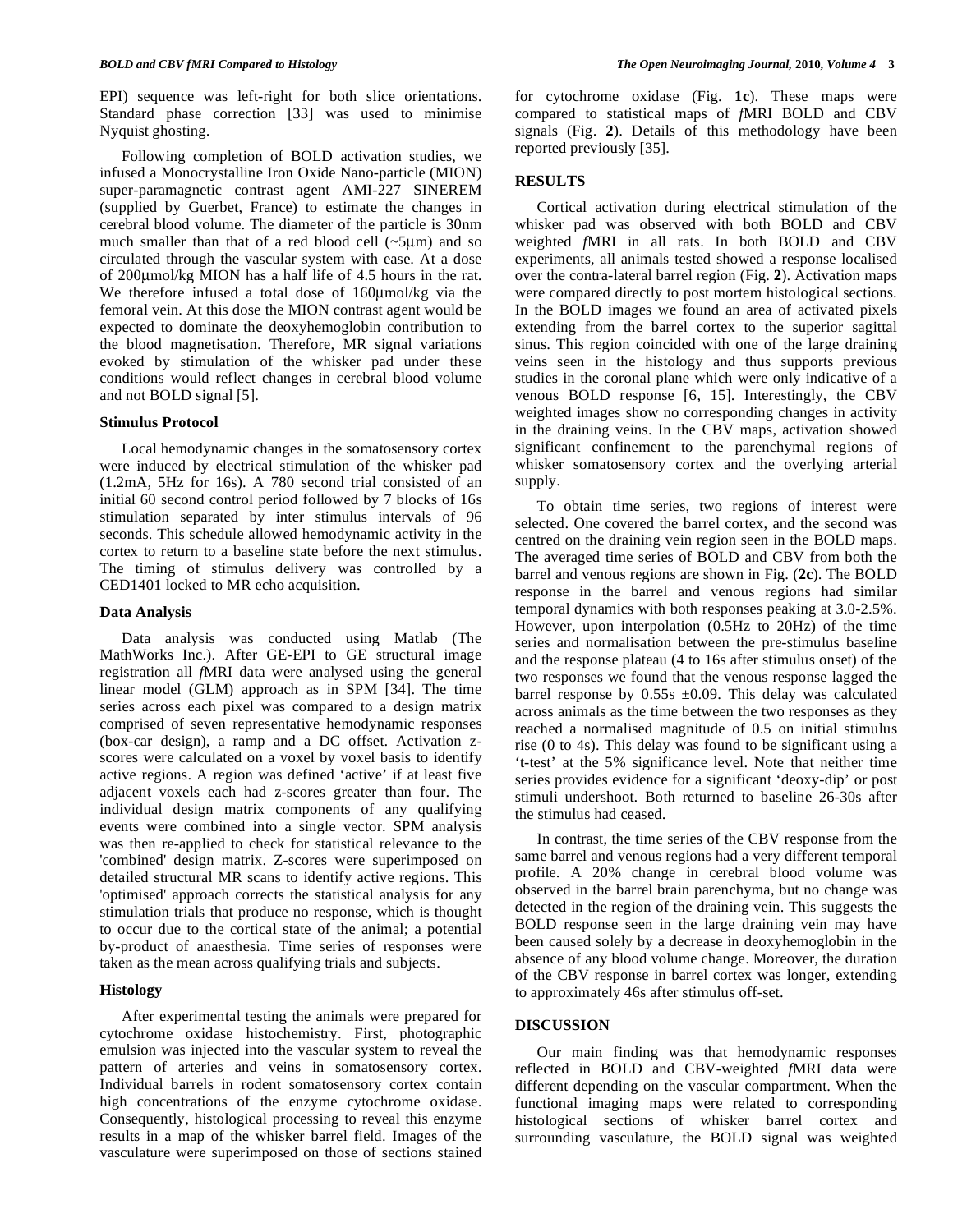

**Fig. (2).** Direct comparison of imaging fields. We show high correlation between the vascular structure shown in (**a**) post mortem histological sections and (**b**) fMRI BOLD and CBV statistical maps for 5 subjects (post-mortem histology was not performed on 1 animal). In particular in all animals we found a significant BOLD response in the large veins running in a lateral-medial direction draining the active area of parenchyma containing the whisker barrel field. No commensurate changes in CBV were observed in the draining veins. Data suggested a high correlation of CBV changes to the barrel region and overlying arterial structures (running in an anterior-posterior direction). Two regions of interest were selected; one covered the barrel cortex and the second was centred on the draining vein region. Averaged times series across trials and animals of both BOLD and CBV changes to whisker stimulation resulted (**c**).

towards the venous draining system while little or no CBV changes were detected in this region.

 The Balloon model [27], was originally proposed to explain the BOLD post-stimulus undershoot as a consequence of the expansion of venous vessels (and increase in CBV). Although no undershoot was present in the current data (see below), our failure to detect any reliable change in CBV in regions corresponding to a major draining veins (Fig. **2**) is inconsistent with the Balloon account for this large draining vein. Indeed, close examination of the histological sections, Fig. (**2c**) reveals that the main area of CBV activity overlapped the barrel cortex and middle cerebral artery (MCA) in an anterior-posterior direction. Data supports the idea that CBV changes are greater in the arterial than the venous vasculature [29] and is in agreement with other recent physiological and MR reports [10, 30-32]. However, the current study cannot discriminate the smaller

arterioles and venuoles where the Balloon model may still hold.

 Our results exhibited three important temporal aspects that also warrant discussion.

 Firstly, our BOLD data failed to show evidence of an initial dip in response to whisker stimulation. It is however possible that recording at the field strength of 3T with an effective temporal resolution of 2s was insufficiently sensitive to detect initial increases in deoxyhemoglobin (often less that 1% and lasting less than 1s in duration).

 Secondly, we found that the BOLD response recorded from the venous compartment lagged that measured in the barrel cortex by  $0.55s \pm 0.09$ . Delays have been reported previously by others [23, 25] and are often attributed to the longer time required for fresh oxygenated blood to reach the larger draining vessels. The mean distance between the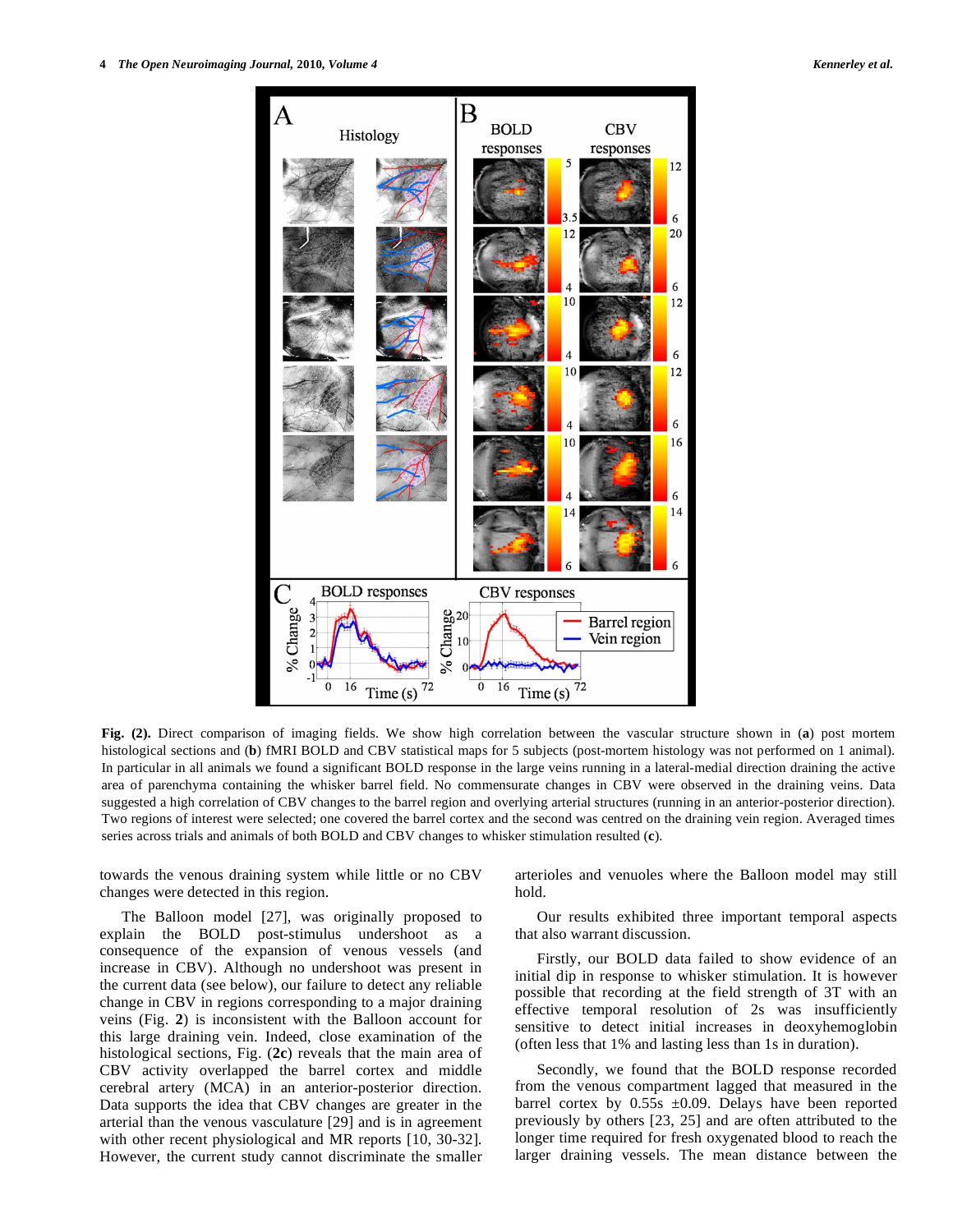centres of the two regions in our experiments was  $3.15$ mm  $\pm$ 0.24. Therefore, the minimum velocity of blood in this draining vein was estimated to be  $6.32$ mm/s  $\pm$  0.56. Although Klienfeld *et al*. [36] found the flux of red blood cells in the capillaries to be 2mm/s, it would be expected that the velocity of blood in the larger draining veins would increase. Supporting this supposition, a cross correlation analysis of optical signals from a similar preparation by Johnston *et al*. [37] showed that blood velocity was higher in veins (3-6mm/s) than in capillaries (2mm/s).

 Thirdly, time series of BOLD signal changes in both the barrel and vein regions do not show a post-stimulus undershoot. The BOLD post stimulus undershoot could be caused by cerebral blood flow returning to baseline faster than blood volume [38], as in the Balloon model. Alternatively, the post stimulus undershoot could be a consequence of reduced cerebral blood flow following stimulation [39, 40]. The sensitivity of our system might account for our failure to observe the post stimulus undershoot. Using a field strength of 11.7T Keilholz *et al*. [6] measured a post stimulus undershoot of approximately 1%. Moreover, their peak BOLD signal was also much greater at 8% - c.f. 2.5-3.0% in the present study. Although they stimulated the forepaw, equations of  $\Delta R_2^*$  [4] show that the BOLD signal magnitude is linear with magnetic field strength. Therefore, a BOLD post-stimulus undershoot of around 0.25% would be predicted at 3T, which in our equipment would have been masked by system noise. However, it is important to note that in the current study CBV changes in barrel cortex return to baseline almost 16s after the BOLD signal (Fig. **2**). This is in contrast to Tuunanen *et al*. [40] who showed that vascular space occupancy (VASO) measurements of CBV changes in humans were no different to basal levels during a recorded BOLD post stimulus undershoot. Although we do not directly measure cerebral blood flow in this present study, our previous work using concurrent fMRI and laser Doppler flowmetry [7] also showed the delayed return to baseline of CBV changes, and concurrent CBF changes returning to baseline without an undershoot. Therefore we hypothesise that in the rat the Balloon model is the only reasonable explanation for the post stimulus undershoot.

 Although our data challenge the Balloon model as an explanation of the venous BOLD signal in the large draining veins, other explanations of the differences in the venous BOLD and CBV responses should also be considered: i) the imaging method, ii) vascular weighting functions, iii) orientation of the vein in the  $\overline{B}_0$  field, iv) BOLD contamination of the CBV measurements, or v) inflow effects. These possibilities will be discussed below.

# **i) Imaging Methodology**

 In the current study we used a gradient echo – echo planar imaging (GE-EPI) pulse sequence which is sensitive to changes in  $R_2^*$  caused by field in-homogeneities generated by localised changes in paramagnetic Hbr. Unlike spin echo techniques, the GE-EPI pulse sequence does not have a 180° refocusing RF pulse and so is sensitive to oxygenation changes not only in the activated parenchyma but also in and around the large vessels. This is because, as blood vessel radius increases, susceptibility-induced

dephasing overshadows diffusion-averaging effects  $(T_2)$ . If arterial blood is fully oxygenated and exhibits maximal MR signal intensity [4], then during activation the area of activity will be inherently drawn to the draining venous system. However, the same imaging method was used when we measured CBV changes with contrast agent enhanced MRI. Under these conditions we failed to see a dominant CBV response in the draining veins.

 Keilholz *et al*. [6] imaging in the coronal plane using spin echo techniques also found evidence for a significant BOLD response in the draining venous structure. They showed that the BOLD signal changes were weighted towards the cortical surface where the large vessels reside. High resolution FLASH images indicate the presence of a large vessel in areas of maximum BOLD signal changes. However, the coronal sections are not ideal for identifying whether the vessel is running medial-lateral or anterior-posterior. Both these points are evidence that our imaging methodology was not responsible for amplifying the venous BOLD signal.

## **ii) Vascular Weighting Functions**

 Our observation of different regional sensitivities for BOLD and CBV *f*MRI is not novel. Coronal maps of BOLD and CBV have a small shift between activation centroids [14] with BOLD signals originating in the superficial cortex and CBV changes occurring at a depth of approximately 1mm [6, 7]. Using a theoretical analysis of the vascular weighting function, Mandeville & Marota [14] concluded that CBV *f*MRI should be less sensitive to the changes in large blood vessels because the vascular weighting function penalises very high blood volume fractions. Alternatively, BOLD biophysics shows a linear monotonic increasing dependence on resting state blood volume which, in the present conditions, would lead to signal amplification in the large arteries and veins. However, if the arterial vasculature compartment was fully oxygenated at the outset it would not be expected to show any BOLD signal changes. If one assumes that the CBV activation maps high-light arterial structures, the difference in spatial distribution between BOLD and CBV could be accounted for by the lack of arterial BOLD signal.

 Aligning the maps of CBV changes onto corresponding histological sections (Fig. **2**) showed that large increases in CBV had occurred in arterial structures and the surrounding parenchyma with little or no changes in the venous compartment. This is in agreement with Berwick *et al*. [30] in which optical imaging spectroscopy showed the largest increases in total hemoglobin (associated with CBV) evoked by stimulation of the whisker pad originated predominantly in the arterial vasculature [10, 30-32]. Arteries, like veins, have high blood volume fractions, and thus, if the venous CBV is penalised due to high blood volume fractions then related arteries should similarly be affected. Hence, it is unlikely that the vascular weighting function can account for the absence of venous volume changes.

#### **iii)** Angle of the Vein to the B<sub>0</sub> Field

 The large BOLD signal seen in the draining vein can be partially explained by using the vector model of the BOLD signal [41]. The *f*MRI signal originates from both the intra (IV) and extra vascular (EV) spaces. As the magnetic field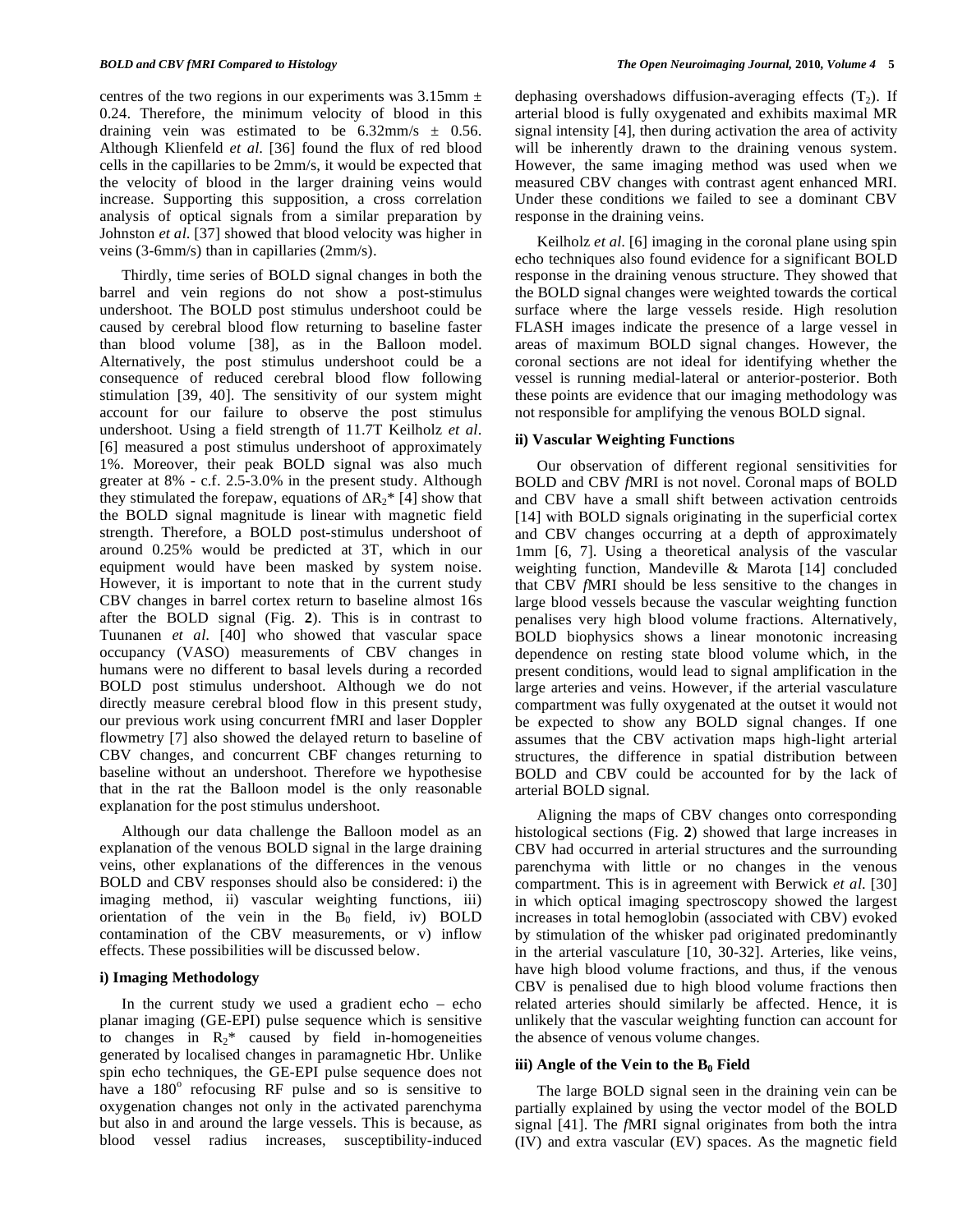strength increases the contribution from the IV space diminishes. At the field strength used in this study (3T) 67% of the total BOLD signal will have originated from the EV space [42]. By the vector model of the BOLD signal in the EV space the changes in resonant frequency are linearly dependent on the sine squared of the angle between the vessel and the  $B_0$  field. In barrel cortex this means little since there are lots of capillaries orientated at many different angles to the  $B_0$  field. Consequently, observations from this compartment will have been comparatively independent of angle. However, the histological sections in Fig. (**2**) show draining veins were consistently orientated in a mediallateral direction. Therefore the draining veins can be regarded as essentially large cylinders lying approximately  $90^\circ$  to the B<sub>0</sub> field. Protons in the EV space around this vessel will therefore experience a greater change in transverse relaxation rate for the same physiological changes. This in turn would generate large BOLD signals in vessels orientated at 90º. However, the same would have been true for our CBV measurement, which relies on changes in relaxation induced by a paramagnetic contrast agent. So, while the vector model offers a good explanation for the large BOLD signal change seen in the draining veins it provides additional support for the argument that these changes occur in the absence of any corresponding alteration of CBV, and are solely an effect of oxygenation.

# **vi) BOLD Contamination of the CBV Measurements**

 The CBV signal measured in the venous region could have been contaminated by the larger observed BOLD signal [43]. During activation the BOLD signal (a decrease in paramagnetism) will be in opposition to the MION contrast enhanced signal (an increase in paramagnetism). Assuming additive relaxation rates during activation the measured relaxation rate is given by:

$$
\Delta R_2^{*MION+BOLD} = \Delta R_2^{*MION} + \Delta R_2^{*BOLD} \tag{1}
$$

 Assuming that the relaxation rate due to the MION,  $R_2$ <sup>\*MION</sup>, is proportional to local CBV [12], measurements of CBV changes are systematically underestimated, due to the BOLD effect, with a percentage error given by:

$$
\sigma_{\frac{CBV}{CBV_0}} = \frac{\Delta R_2^{*BOLD}}{\Delta R_2^{*MION + BOLD} - \Delta R_2^{*BOLD}}
$$
\n[2]

For the current data set we have a  $\sim$ 7% error in our measurements of fractional CBV changes in both the parenchyma and vein regions. This systematic error was below the statistical error due to biological variability. Therefore the 10mg/kg dose of MION used in the experiments outlined was high enough to minimise BOLD contamination of CBV-weighted *f*MRI [11].

# **v) Inflow Effects**

 Studies showing the 'draining vein' often use BOLD functional maps in a coronal anatomical reference frame [6]. It is argued that the effect may therefore be in part caused by an influx of fresh unsaturated spins which will contribute their full magnetisation to scans which have a strong  $T_1$ weighting of the longitudinal equilibrium magnetisation [44]. This contribution will increase with increased cerebral blood flow and is known as the 'in-flow' effect. Because of

the inflow effect, the interpretation of GE-EPI BOLD functional brain maps is sometimes questioned.

 Inflow effects are seen as one of the potential pitfalls of functional MRI using conventional gradient echo techniques [45]. If a pulse sequence employs a short TR time and large flip angle, it is said to be  $T_1$  weighted. Stationary spins in the imaging plane will not relax fully in the longitudinal plane before RF excitation repeats leading to MR signal attenuation. Inflowing spins, which have not previously experienced RF excitation, will contribute their full magnetization. This means that the steady state magnetization of spins is highly dependent upon the rate at which saturated spins are replenished. During a baseline period this effect is irrelevant. However, during neural activity there is a dramatic increase in both blood flow and volume and hence more spins are replenished (with fresh, non-saturated ones) and they will increase the MR signal. This means that MR signal changes could be related to changes in flow rather than oxygenation.

 There have been many studies investigating how the inflow effects can be removed from *f*MRI in several ways. One can apply bipolar 'crushing' gradients [46, 47]. Diffusion weighted studies like this eliminate both inflow effects and the intravascular component of the BOLD signal changes. At the current field strength (3T) the intravascular component of the BOLD signal changes accounts for approximately 1/3 of the total measured changes [48]. In the current study we applied a bi-polar gradient sequence to investigate the inflow effect. We found (see supplementary figure) that the magnitude of the BOLD signal changes in response to electrical stimulation of the whisker pad was reduced by 1/3. As the reduction in signal magnitude was in agreement with a recent study by Lu *et al*. [42] and Monte Carlo simulations [48] both done at the same magnetic field strength this indicates that only the intravascular component has been removed and therefore no inflow effects are present in the current data. One can further check this conclusion by reducing the  $T_1$  weighting of the scans. This can be done by either extending the TR (at a cost to temporal resolution) or by altering the flip angle so all spins can relax to maximum longitudinal equilibrium magnetisation [44]. There are also post-acquisition techniques for the suppression of large vessel BOLD signals [41]. Studies in humans have shown that such methods can reduce inflow effects, but not remove them completely [45]. In rats, however, Keilholz *et al*. [6] found that by extending repetition time from 1s to 10s (thus eliminating any  $T_1$  weighting) the draining vein in somatosensory cortex was still clearly visible in maps of changes in BOLD signal. This indicated that the measured signal was due to changes in blood oxygenation rather than in-flow effects. This result was confirmed in the present study by imaging in the tangential plane which, due to the rat angio-architecture of barrel cortex, minimises in-flow effects.

 Imaging in the tangential plane was chosen because there is remarkable spatial arrangement of the blood vessels supplying the barrels in rodent somatosensory cortex [49]. The middle cerebral artery (MCA) runs in an anteriorposterior direction across the surface of the cortex to supply the barrels. Vessels branch in cortical layers I and II and arborize in layers II-IV. In layer V the vessels spread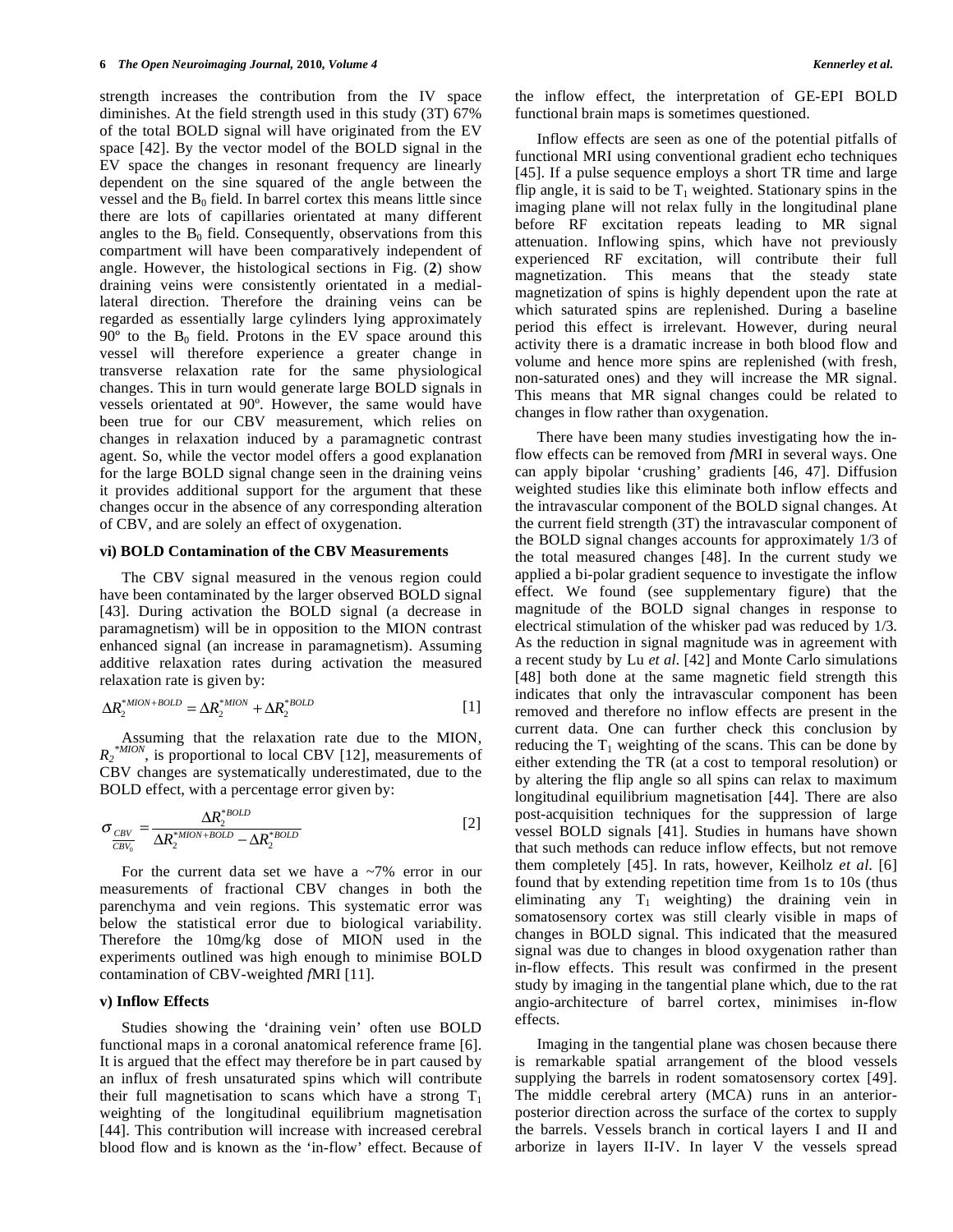tangentially. Veins on the cortical surface drain the area medially into the superior sagittal sinus (Fig. **1**). Our tangential imaging plane encompassed this unique vasculature. The slice thickness was 2mm covering all cortical lamina. Unsaturated spins reached equilibrium magnetisation in the arterial tree during both baseline and activation and so did not affect the signal from either the barrel region or draining veins. We considered that this would eliminate potential inflow effects. As our results show there was a clear BOLD signal in the vein region without any corresponding change in CBV. Using 2D optical imaging spectroscopy, which also images the cortical surface, we showed previously that oxygenation changes in the veins were associated with much reduced volume changes when compared to that seen in arteries and the barrel region [30]. This result predicted the significant BOLD signal observed in the venous region using *f*MRI. Our *f*MRI results therefore confirm that following activation there is a substantial decrease in deoxyhemoglobin in the major draining vein. Although the opposite result has been reported in human studies the reason for this is unclear at present but could be related to anaesthesia or the stimulation paradigm.

## **CONCLUSION**

 The relative levels of a stimulation evoked activation of BOLD and CBV-weighted *f*MRI signals differed between vascular compartments. By comparing novel tangential *f*MRI activation maps to corresponding histological sections a significant BOLD signal change was observed in the draining veins which occurred in the absence of a corresponding CBV change. In contrast to the draining vein, data can be used to hypothesize that there are significant CBV changes in the arterial supply. This challenges classical explanations of venous BOLD signal and significant venous CBV changes but only in the large draining veins. In regions of brain parenchyma in barrel cortex we have shown substantial changes in both CBV and BOLD signals in response to sensory stimulation. This compartment contains smaller venuoles which may exhibit CBV changes caused by mechanical expansion both during and post stimulation. Further studies at higher spatial resolution are required before any definitive conclusion in this compartment can be made.

# **ACKNOWLEDGMENTS**

 We gratefully acknowledge support from the National Institutes of Health, Medical Research Council and the Wellcome Trust. We are grateful to Guerbet Pharmaceutical Technologies for providing the MRI contrast agent Sinerem. We thank the laboratory technical staff (Marion Simkins, Natalie Kennerley, Michael Port and Malcolm Benn) for their assistance.

## **SUPPLEMENTARY MATERIAL**

 This article is accompanied by 1 supplementary file which can be viewed at http://www.bentham.org

#### **REFERENCES**

[1] Kwong KK, Belliveau JW, Chesler DA, *et al*. Dynamic magnetic resonance imaging of human brain activity during primary sensory stimulation. Proc Natl Acad Sci USA 1992; 89(12): 5675-9.

- [2] Ogawa S, Lee TM, Kay AR, Tank DW. Brain magnetic resonance imaging with contrast dependent on blood oxygenation. Proc Natl Acad Sci USA 1990; 87(24): 9868-72.
- [3] Buxton RB, Frank LR. A model for the coupling between cerebral blood flow and oxygen metabolism during neural stimulation. J Cereb Blood Flow Metab 1997; 17(1): 64-72.
- [4] Yablonskiy DA, Haacke EM. Theory of NMR signal behavior in magnetically inhomogeneous tissues: the static dephasing regime. Magn Reson Med 1994; 32(6): 749-63.
- [5] Mandeville JB, Marota JJA, Kosofsky B, *et al*. Dynamic functional imaging of relative cerebral blood volume during rat forepaw stimulation. Magn Reson Med 1998; 39: 615-24.
- [6] Keilholz SD, Silva AC, Raman M, Merkle H, Koretsky AP. BOLD and CBV weighted functional magnetic resonance imaging of rat somatosensory system. Magn Reson Med 2006; 55: 316-24.
- [7] Kennerley AJ, Berwick J, Martindale J, Johnston D, Papadakis N, Mayhew J. Concurrent fMRI and optical measures for the investigation of the haemodynamic response function. Magn Reson Med 2005; 54(2): 354-65.
- [8] Kida I, Kennan RP, Rothman DL, Behar KL, Hyder F. Highresolution CMR(O2) mapping in rat cortex: a multiparametric approach to calibration of BOLD image contrast at 7 Tesla. J Cereb Blood Flow Metab 2000; 20(5): 847-60.
- [9] Kida I, Rothman DL, Hyder F. Dynamics of changes in blood flow, volume, and oxygenation: implications for dynamic functional magnetic resonance imaging calibration. J Cereb Blood Flow Metab 2006; 27(4): 690.
- [10] Kim T, Hendrich KS, Masamoto K, Kim SG. Arterial versus total blood volume changes during neural activity-induced cerebral blood flow change: implication for BOLD fMRI. J Cereb Blood Flow Metab 2007; 27(6): 1235-47.
- [11] Lu H, Patel S, Luo F, *et al*. Spatial correlations of laminar BOLD and CBV responses to rat whisker stimulation with neuronal activity localized by Fos expression. Magn Reson Med 2004; 52(5): 1060-8.
- [12] Mandeville JB, Jenkins BG, Chen YC, *et al*. Exogenous contrast agent improves sensitivity of gradient-echo functional magnetic resonance imaging at 9.4 T. Magn Reson Med 2004; 52(6): 1272- 81.
- [13] Mandeville JB, Jenkins BG, Kosofsky BE, Moskowitz MA, Rosen BR, Marota JJ. Regional sensitivity and coupling of BOLD and CBV changes during stimulation of rat brain. Magn Reson Med 2001; 45(3): 443-7.
- [14] Mandeville JB, Marota JJ. Vascular filters of functional MRI: spatial localization using BOLD and CBV contrast. Magn Reson Med 1999; 42(3): 591-8.
- [15] Silva AC, Koretsky AP, Duyn JH. Functional MRI impulse response for BOLD and CBV contrast in rat somatosensory cortex. Magn Reson Med 2007; 57(6): 1110.
- [16] Stefanovic B, Schwindt W, Hoehn M, Silva AC. Functional uncoupling of hemodynamic from neuronal response by inhibition of neuronal nitric oxide synthase. J Cereb Blood Flow Metab 2006; 27(4): 741.
- [17] Van Camp N, Peeters RR, Van der Linden A. A Comparison between blood oxygenation level-dependent and cerebral blood volume contrast in the rat cerebral and cerebellar somatosensoric cortex during electrical paw stimulation. J Magn Reson Imaging 2005; 22(4): 483.
- [18] Wu G, Luo F, Li Z, Zhao X, Li SJ. Transient relationships among BOLD, CBV, and CBF changes in rat brain as detected by functional MRI. Magn Reson Med 2002; 48(6): 987-93.
- [19] Nagaoka T, Zhao F, Wang P, *et al*. Increases in oxygen consumption without cerebral blood volume change during visual stimulation under hypotension condition. J Cereb Blood Flow Metab 2006; 26(8): 1043.
- [20] Yacoub E, Ugurbil K, Harel N. The spatial dependence of the poststimulus undershoot as revealed by high-resolution BOLD-and CBV-weighted fMRI. J Cereb Blood Flow Metab 2006; 26: 634- 44.
- [21] Zhao F, Jin T, Wang P, Hu X, Kim SG. Sources of phase changes in BOLD and CBV-weighted fMRI. Magn Reson Med 2007; 57(3): 520-27.
- [22] Smirnakis SM, Schmid MC, Weber B, Tolias AS, Augath M, Logothetis NK. Spatial specificity of BOLD versus cerebral blood volume fMRI for mapping cortical organization. J Cereb Blood Flow Metab 2007; 27(6): 1248.